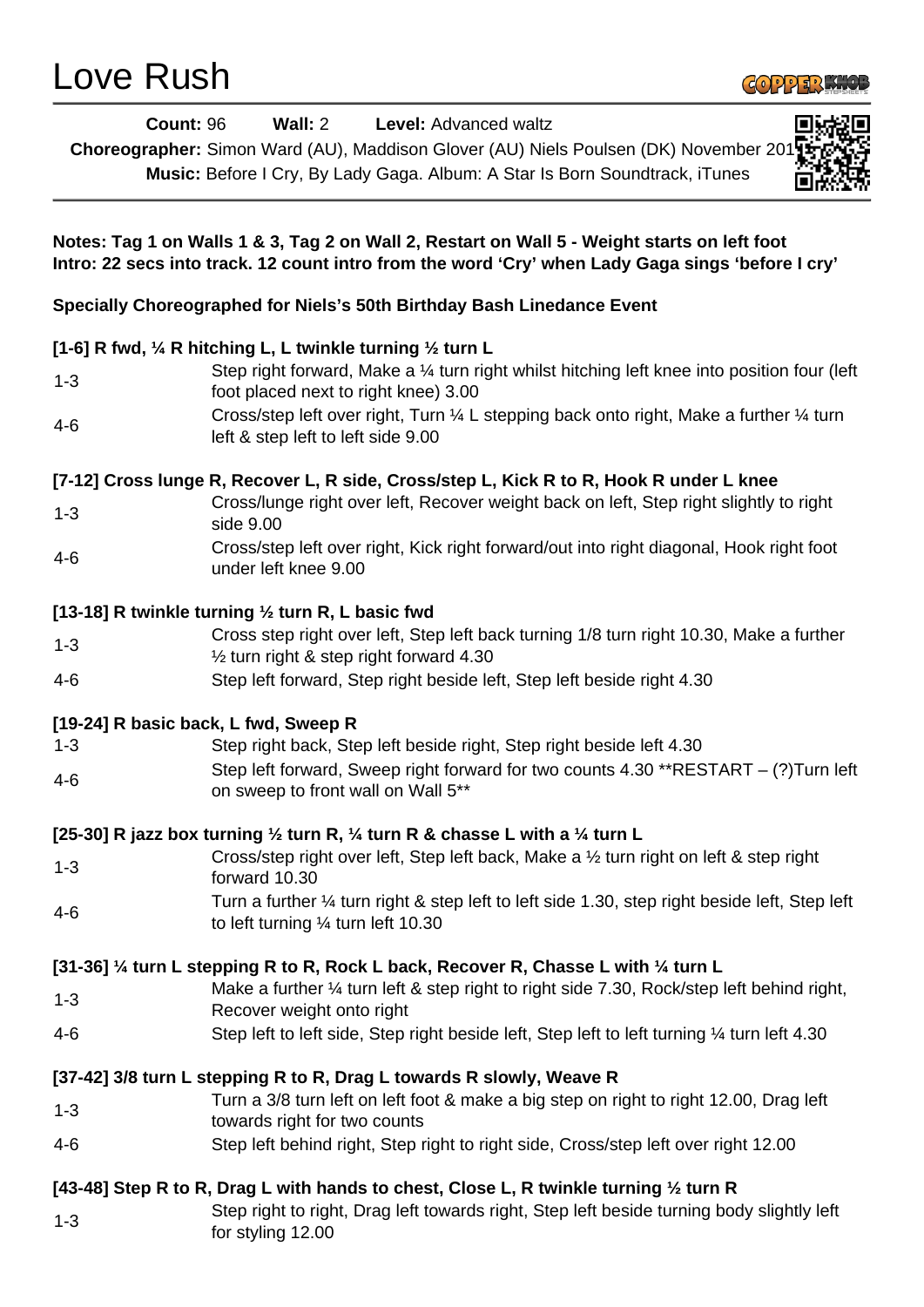# **(place hands to chest slowly on these counts, elbows out to side)**

4-6 Cross/step right over left, Step left to left side turning ¼ turn right, Make a further ¼ turn right & step right to right 6.00

## **[49-54] Fall away diamond turning left**

1-3 Cross left over right, Step right to right side, Stepping back on left turning 1/8 left 4.30 4-6 Step right back, Step left to left turn 1/8 left 3.00, Step right forward 1.30

## **[55-60] Fall away diamond turning left**

1-3 Step forward onto left 1.30 , Step right to right side 1.30, Step left back 1.30 4-6 Step back onto right turning 1/8 left 12.00, Step left to left 12.00, Step right slightly forward 12.00

### **[61-66] L fwd, R lock/step fwd, Rock/step L fwd, Hold**

- 1-3 Step left forward, Step right forward, Lock/step left behind right 12.00
- 4-6 Step right forward, Rock/step left forward, Hold 12.00

## **[67-72] R back, Drag L, L basic back turning ½ turn R**

1-3 Step right back dragging left foot back, Drag left for a further two counts 12.00 4-6 Step left back, Make a ½ turn right & step right forward, Step left forward 6.00

### **[73-78] R fwd, L lock/step fwd, Rock/step R fwd, Hold**

- 1-3 Step right forward, Step left forward, Lock/step right behind left 6.00
- 4-6 Step left forward, Rock/step right forward, Hold 6.00

### **[79-84] Step L back sweeping R turning 1/8 R, R coaster step**

- 1-3 Step left back sweeping right back for two counts turning 1/8 turn right 7.30
- 4-6 Step right back, Step left beside right, Step right forward 7.30

#### **[85-90] Step L fwd sweeping R turning 1/8 L, Cross/step R over L**

- 1-3 Step left slightly forward sweeping right forward for two counts turning 1/8 turn left 6.00
- 4-6 Cross/step right over left, Hold, Step left to L side 6.00

## **[91-96] Step L to L, Step R behind L sweeping L back, L sailor step**

- 1-3 Step right behind left sweeping left back for two counts 6.00
- 4-6 Step left behind right, Step right slightly to right, Step left slightly forward 6.00

## **RESTART**

#### **Tag 1: On Walls 1 & 3 (facing the back wall) you will do the following 6 counts (head facing down):**

- 1-3 Step right forward placing right hand down to diagonal with palm facing forward, Hold, Hold
- 4-6a Step left forward placing left hand down to diagonal with palm facing forward, Hold, Hold, Lift head up on the (a) count

## **Tag 2: On Wall 2 you will do the following 12 counts (facing the front wall) after count 72 (Restart dance from Count 1)**

- 1-3 Rock step right forward, Hold, Hold, 4-6 Step left back, Drag right toe towards left for two counts 7-9 Step right back, Drag left toe towards right for two counts,
- 10-12 Step left back, Step right bedside left, step left forward

## **Ending: Slowly place hands on chest on count 45 & hold for 3 counts then continue on the word "I" slowly turning to the front finishing with left crossed over right. Both hands rise up from the**